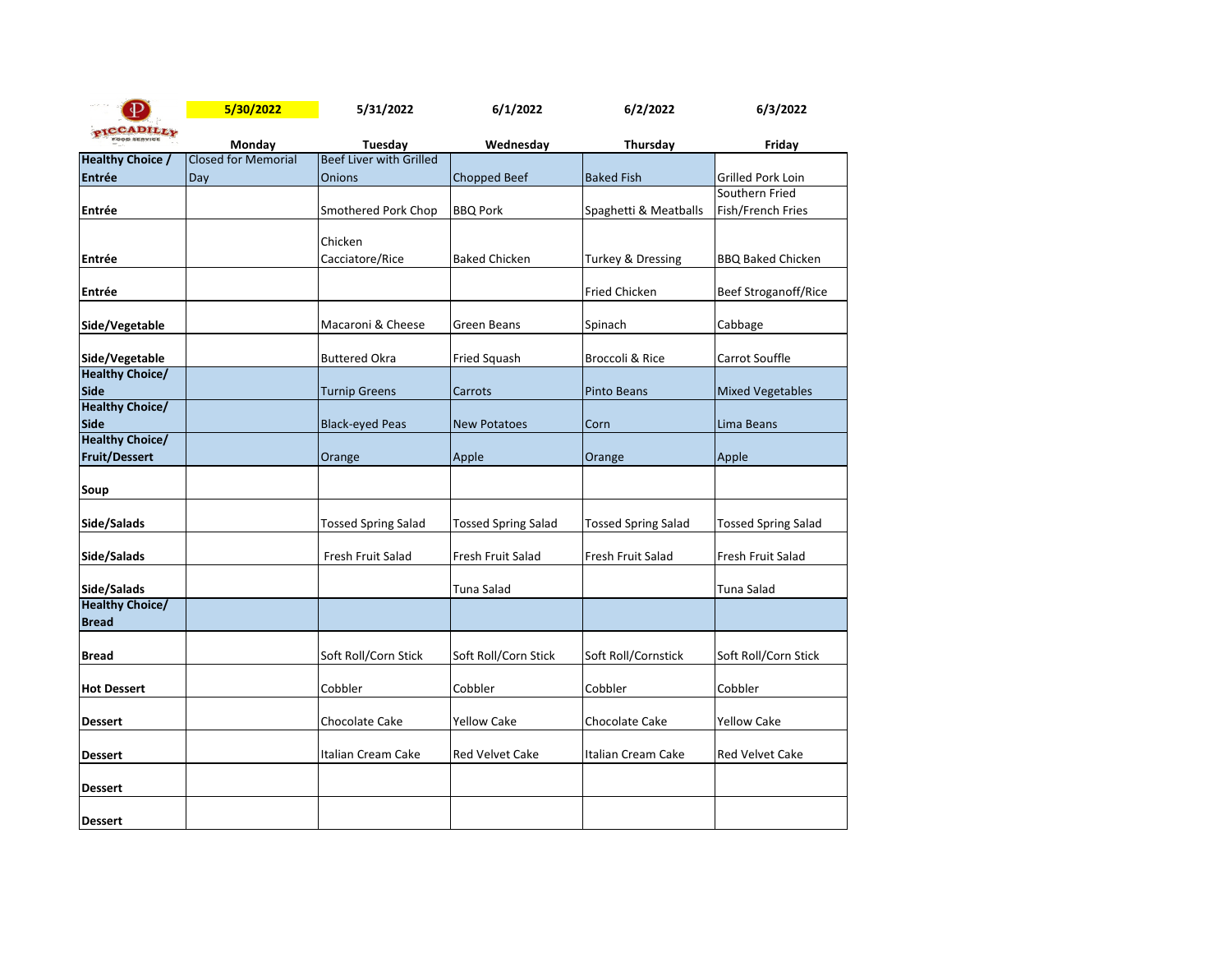|                                                              | 6/6/2022                   | 6/7/2022                   | 6/8/2022                   | 6/9/2022                   | 6/10/2022                           |
|--------------------------------------------------------------|----------------------------|----------------------------|----------------------------|----------------------------|-------------------------------------|
| $_{\mathcal{O}}$ TCCADILL <sub>V</sub><br><b>OOD SERVICE</b> | Monday                     | Tuesday                    | Wednesday                  | Thursday                   | Friday                              |
| <b>Healthy Choice /</b>                                      |                            | Beef Liver & Onions        |                            | <b>Baked Fish</b>          | <b>Grilled Pork Loin with</b>       |
| Entrée                                                       | <b>Baked Fish</b>          |                            | <b>Chopped Beef</b>        |                            | Onions & peppers                    |
| Entrée                                                       | <b>Fried Chicken</b>       | <b>Baked Fish</b>          |                            | Spaghetti & Meatsauce      | Southern Fried<br>Fish/French Fries |
| Entrée                                                       | Meatloaf                   |                            | Hot Dogs & Chili           | Turkey & Dressing          | Chuck Wagon<br>Stew/Rice            |
| Entrée/Chicken                                               |                            | Chicken Tetrazzini         | <b>Baked Chicken</b>       | Fried Chicken              | <b>BBQ Chicken</b>                  |
| Side/Vegetable                                               | Lima Beans                 | Rice                       | Mac & Cheese               | <b>Broccoli</b>            | Carrot Souffle                      |
| Side/Vegetable<br><b>Healthy Choice/</b>                     | <b>Mashed Potatoes</b>     | <b>Fried Okra</b>          | Green Beans                | <b>Sweet Potatoes</b>      | Green Beans                         |
| <b>Side</b>                                                  | Cauliflower                | <b>Black Eyed Peas</b>     | Rutabagas                  | Spinach                    | <b>Mixed Vegetables</b>             |
| <b>Healthy Choice/</b><br><b>Side</b>                        | <b>Broccoli</b>            | <b>Turnip Greens</b>       | Peas & Carrots             | <b>Pinto Beans</b>         | <b>Beets</b>                        |
| <b>Healthy Choice/</b><br><b>Fruit/Dessert</b>               | Apple                      | Orange                     | Apple                      | Orange                     | Apple                               |
| Soup                                                         |                            |                            |                            |                            |                                     |
| Side/Salads                                                  | <b>Tossed Spring Salad</b> | <b>Tossed Spring Salad</b> | <b>Tossed Spring Salad</b> | <b>Tossed Spring Salad</b> | <b>Tossed Spring Salad</b>          |
| Side/Salads                                                  | Fresh Fruit Salad          | Fresh Fruit Salad          | Fresh Fruit Salad          | Fresh Fruit Salad          | Fresh Fruit Salad                   |
| Side/Salads                                                  | Tuna Salad                 |                            | Tuna Salad                 |                            | Tuna Salad                          |
| <b>Healthy Choice/</b><br><b>Bread</b>                       |                            |                            |                            |                            |                                     |
| <b>Bread</b>                                                 | Soft Roll/Corn Stick       | Soft Roll/Corn Stick       | Soft Roll/Corn Stick       | Soft Roll/Corn Stick       | Soft Roll/Corn Stick                |
| <b>Hot Dessert</b>                                           | Cobbler                    | Cobbler                    | Cobbler                    | Cobbler                    | Cobbler                             |
| Dessert                                                      | Yellow Cake                | Chocolate Cake             | <b>Yellow Cake</b>         | Chocolate Cake             | <b>Yellow Cake</b>                  |
| Dessert                                                      | <b>Red Velvet Cake</b>     | Italian Cream Cake         | <b>Red Velvet Cake</b>     | Italian Cream Cake         | <b>Red Velvet Cake</b>              |
| <b>Dessert</b>                                               |                            |                            |                            |                            |                                     |
| <b>Dessert</b>                                               |                            |                            |                            |                            |                                     |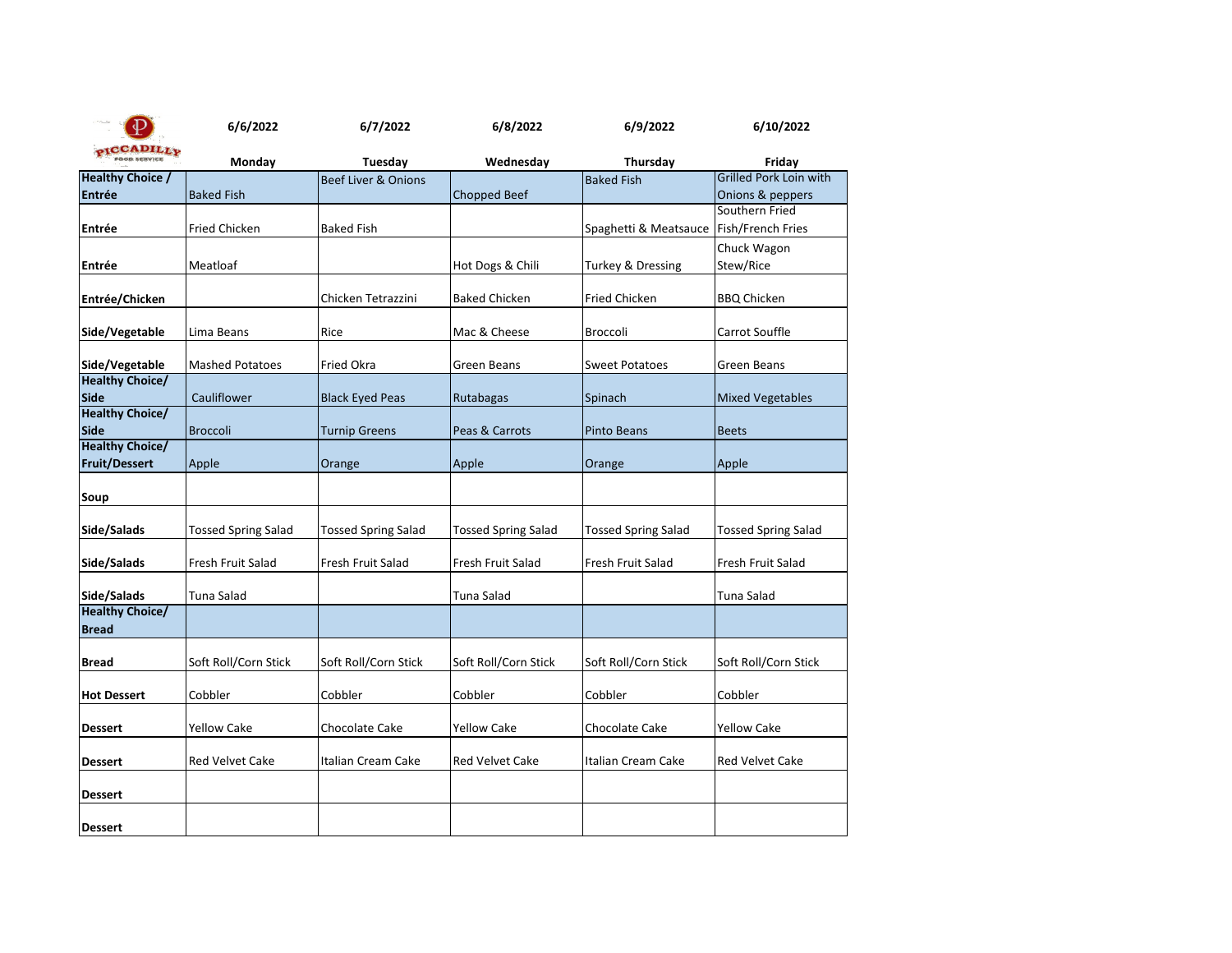| ₽                                     | 6/13/2022                  | 6/14/2022                      | 6/15/2022                  | 6/16/2022                  | 6/17/2022                  |
|---------------------------------------|----------------------------|--------------------------------|----------------------------|----------------------------|----------------------------|
| <b>ADILLY</b><br><b>OOD SERVICE</b>   | Monday                     | Tuesday                        | Wednesday                  | Thursday                   | Friday                     |
| <b>Healthy Choice /</b>               |                            |                                |                            |                            |                            |
| <b>Entrée</b>                         | <b>Grilled Pork Loin</b>   | <b>Beef Liver &amp; Onions</b> | Chopped Beef               | <b>Baked Fish</b>          | <b>Grilled Pork Loin</b>   |
|                                       |                            |                                |                            |                            |                            |
|                                       |                            |                                |                            |                            |                            |
| Entrée                                | <b>Baked Swiss Steak</b>   | Smothered Pork Chop            | <b>BBQ Pork</b>            | Spaghetti & Meatballs      | Southern Fried Fish        |
|                                       |                            |                                |                            |                            |                            |
| Entrée                                | <b>Fried Chicken</b>       |                                | <b>Baked Chicken</b>       | Turkey & Dressing          | Beef Stroganoff/Rice       |
|                                       |                            | Chicken                        |                            |                            |                            |
| Entrée/Chicken                        |                            | Cacciatore/Rice                |                            | <b>Fried Chicken</b>       | <b>BBQ Chicken</b>         |
| Side/Vegetable                        | Peas & Carrots             | Macaroni & Cheese              | Green Beans                | <b>Sweet Potatoes</b>      | Carrot Souffle             |
|                                       |                            |                                |                            |                            |                            |
| Side/Vegetable                        | <b>Mashed Potatoes</b>     | <b>Buttered Okra</b>           | Fried Squash               | Broccoli & Rice            | Cabbage                    |
| <b>Healthy Choice/</b>                |                            |                                |                            |                            |                            |
| <b>Side</b>                           | Corn                       | <b>Turnip Greens</b>           | <b>New Potatoes</b>        | Spinach                    | Lima Beans                 |
| <b>Healthy Choice/</b>                |                            |                                |                            |                            |                            |
| <b>Side</b><br><b>Healthy Choice/</b> | <b>Broccoli</b>            | <b>Black-Eyed Peas</b>         | Carrots                    | <b>Mixed Vegetables</b>    | Corn                       |
| <b>Fruit/Dessert</b>                  | Apple                      | Orange                         | Apple                      | Orange                     | Apple                      |
|                                       |                            |                                |                            |                            |                            |
| Soup                                  |                            |                                |                            |                            |                            |
|                                       |                            |                                |                            |                            |                            |
| Side/Salads                           | <b>Tossed Spring Salad</b> | <b>Tossed Spring Salad</b>     | <b>Tossed Spring Salad</b> | <b>Tossed Spring Salad</b> | <b>Tossed Spring Salad</b> |
| Side/Salads                           | Fresh Fruit Salad          | Fresh Fruit Salad              | Fresh Fruit Salad          | Fresh Fruit Salad          | Fresh Fruit Salad          |
|                                       |                            |                                |                            |                            |                            |
| Side/Salads                           |                            |                                |                            |                            |                            |
| <b>Healthy Choice/</b>                |                            |                                |                            |                            |                            |
| <b>Bread</b>                          |                            |                                |                            |                            |                            |
|                                       |                            |                                |                            |                            |                            |
| <b>Bread</b>                          | Soft Roll/Cornstick        | Soft Roll/Corn Stick           | Soft Roll/Corn Stick       | Soft Roll/Corn Stick       | Soft Roll/Corn Stick       |
| <b>Hot Dessert</b>                    | Cobbler                    | Cobbler                        | Cobbler                    | Cobbler                    | Cobbler                    |
|                                       |                            |                                |                            |                            |                            |
| <b>Dessert</b>                        | Yellow Cake                | Chocolate Cake                 | <b>Yellow Cake</b>         | Chocolate Cake             | <b>Yellow Cake</b>         |
|                                       |                            |                                |                            |                            |                            |
| <b>Dessert</b>                        | Red Velvet Cake            | Italian Cream Cake             | Red Velvet Cake            | Italian Cream Cake         | <b>Red Velvet Cake</b>     |
| <b>Dessert</b>                        |                            |                                |                            |                            |                            |
|                                       |                            |                                |                            |                            |                            |
| <b>Dessert</b>                        |                            |                                |                            |                            |                            |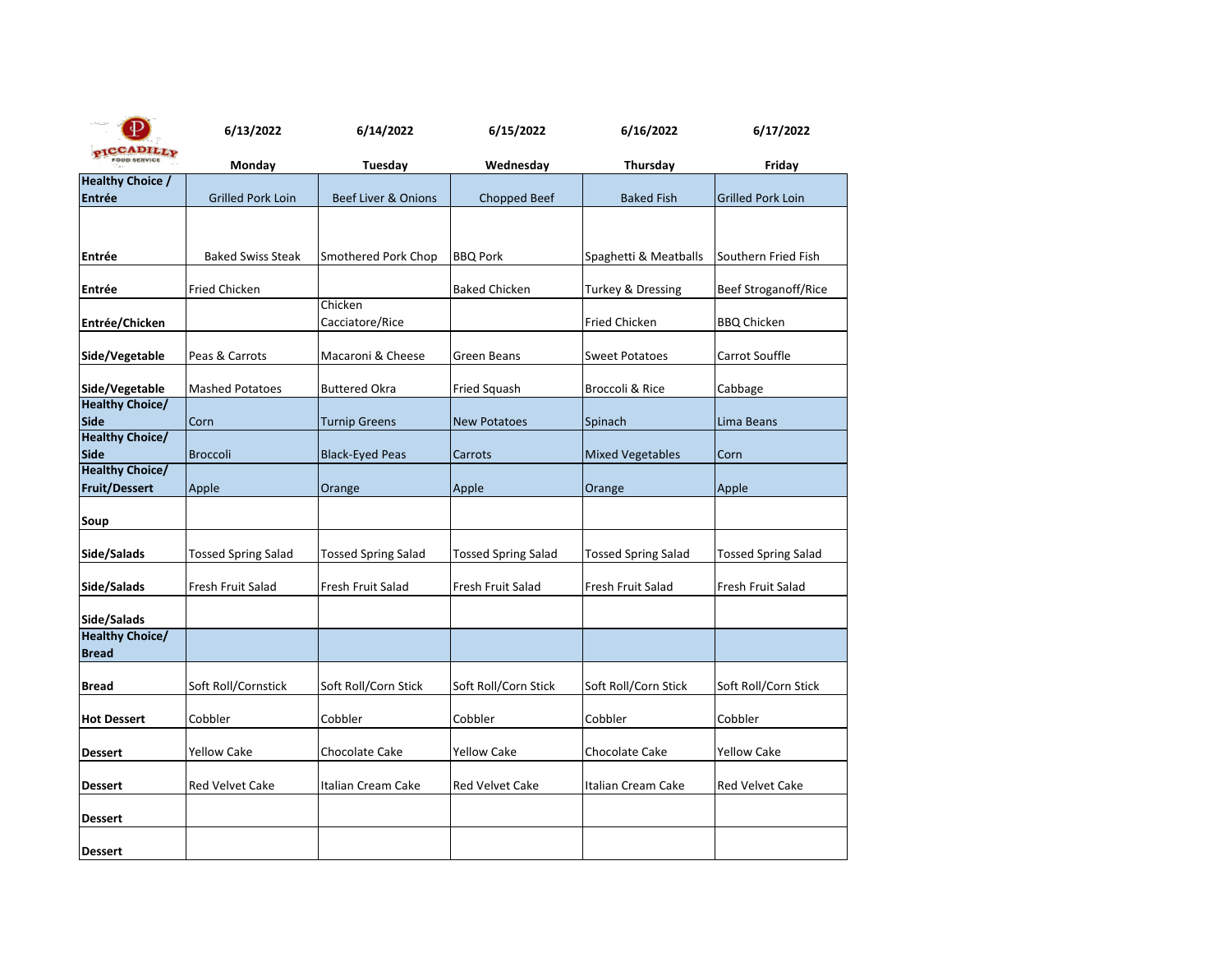| $\Phi$                                         | 6/20/2022                  | 6/21/2022                  | 6/22/2022                  | 6/23/2022                            | 6/24/2022                                   |
|------------------------------------------------|----------------------------|----------------------------|----------------------------|--------------------------------------|---------------------------------------------|
| PICCADILLY                                     | Monday                     | Tuesday                    | Wednesday                  | Thursday                             | Friday                                      |
| <b>Healthy Choice /</b>                        |                            | Liver & Onions             |                            | <b>Baked Fish</b>                    | <b>Grilled Pork Loin</b>                    |
| <b>Entrée</b>                                  | Red Beans & Rice           |                            | <b>Chopped Beef</b>        |                                      |                                             |
| Entrée                                         | Turkey & Dressing          | <b>Baked Fish</b>          |                            | Turkey & Dressing                    | Southern Fried Fish/<br><b>French Fries</b> |
|                                                |                            |                            |                            |                                      |                                             |
| Entrée                                         | Meatloaf                   |                            | Hot Dogs & Chili           | Spaghetti & Meatsauce Shepherd's Pie |                                             |
| Entrée/Chicken                                 | Fried Chicken              | Chicken Tetrazzini         | <b>Baked Chicken</b>       | Fried Chicken                        | <b>Baked Chicken</b>                        |
| Side/Vegetable                                 | <b>Mashed Potatoes</b>     | Macaroni & Cheese          | <b>Mashed Potatoes</b>     | Broccoli & Rice                      | Carrot Souffle                              |
| Side/Vegetable                                 | Corn                       | Fried Okra                 | Green Beans                | <b>Mixed Vegetables</b>              | Cabbage                                     |
| <b>Healthy Choice/</b><br><b>Side</b>          | <b>Broccoli</b>            | <b>Yellow Rice</b>         | Peas & Carrots             | Spinach                              | <b>Broccoli</b>                             |
| <b>Healthy Choice/</b><br><b>Side</b>          | Rutabagas                  | Greens                     | <b>Broccoli</b>            | Corn                                 | <b>Beets</b>                                |
| <b>Healthy Choice/</b><br><b>Fruit/Dessert</b> | Apple                      | Orange                     | Apple                      | Orange                               | Apple                                       |
| Soup                                           |                            |                            |                            |                                      |                                             |
| Side/Salads                                    | <b>Tossed Spring Salad</b> | <b>Tossed Spring Salad</b> | <b>Tossed Spring Salad</b> | <b>Tossed Spring Salad</b>           | <b>Tossed Spring Salad</b>                  |
| Side/Salads                                    | Fresh Fruit                | Fresh Fruit                | Fresh Fruit                | Fresh Fruit                          | Fresh Fruit                                 |
| Side/Salads                                    |                            |                            |                            |                                      |                                             |
| <b>Healthy Choice/</b><br><b>Bread</b>         |                            |                            |                            |                                      |                                             |
| <b>Bread</b>                                   | Soft Roll/Corn Stick       | Soft Roll/Cornstick        | Soft Roll/Corn Stick       | Soft Roll/Corn Stick                 | Soft Roll/Corn Stick                        |
| <b>Hot Dessert</b>                             | Cobbler                    | Cobbler                    | Cobbler                    | Cobbler                              | Cobbler                                     |
| <b>Dessert</b>                                 | <b>Yellow Cake</b>         | Chocolate Cake             | <b>Yellow Cake</b>         | Chocolate Cake                       | <b>Yellow Cake</b>                          |
| <b>Dessert</b>                                 | <b>Red Velvet Cake</b>     | Italian Cream Cake         | <b>Red Velvet Cake</b>     | Italian Cream Cake                   | <b>Red Velvet Cake</b>                      |
| <b>Dessert</b>                                 |                            |                            |                            |                                      |                                             |
| <b>Dessert</b>                                 |                            |                            |                            |                                      |                                             |